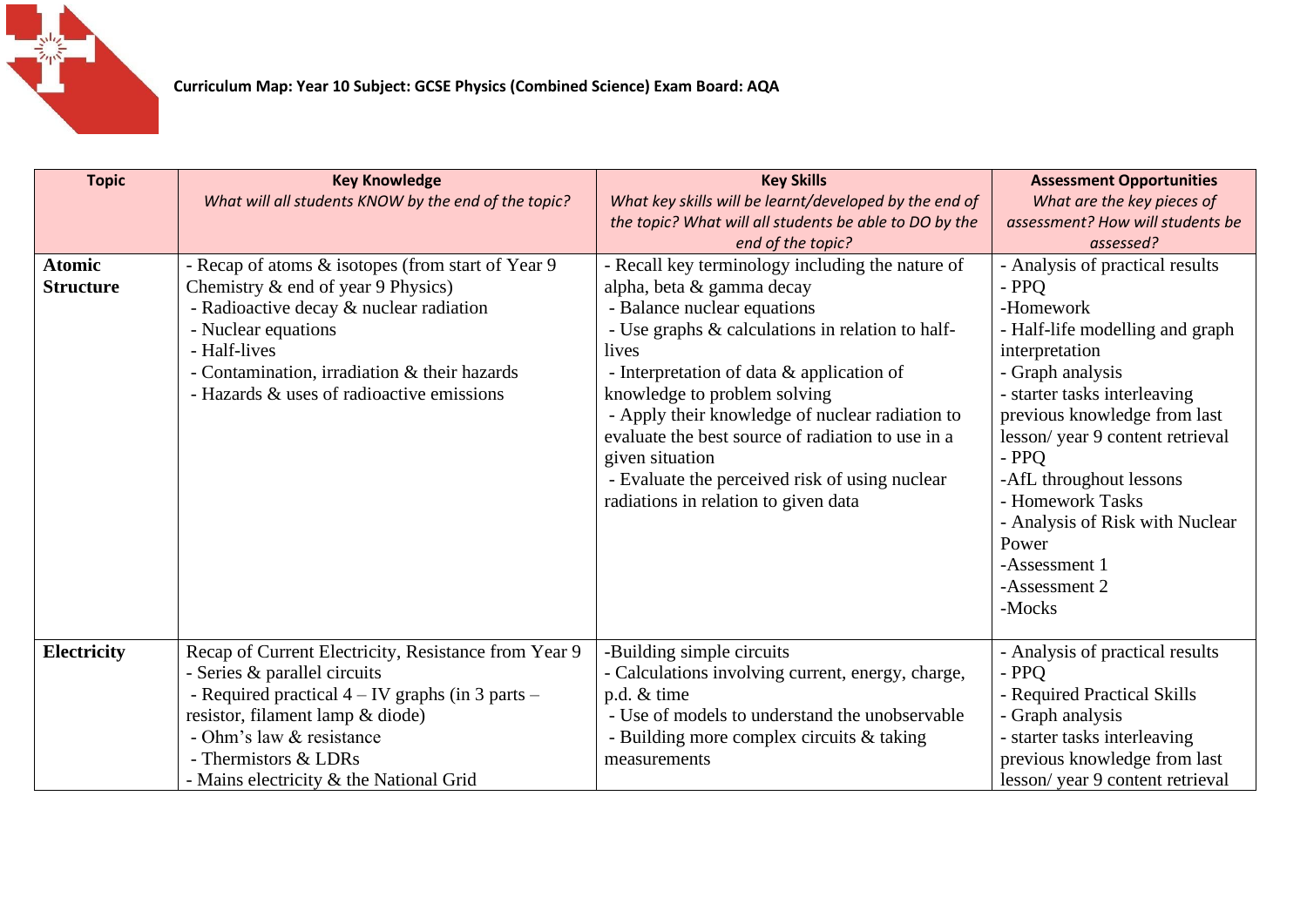|               | - Transferring energy & power                                                                                                                                                                 | -Plot and draw appropriate graphs selecting<br>appropriate scales for the axes.<br>- Lines of best fit<br>- Method writing and identifying variables                                                                                                                           | $-$ PPO<br>-AfL throughout lessons<br>- Homework Tasks<br>- Calculation Questions<br>-Assessment 1<br>-Assessment 2<br>-Mocks<br>-Required Practical 6 -<br><b>Resistance of Components</b>                                                       |
|---------------|-----------------------------------------------------------------------------------------------------------------------------------------------------------------------------------------------|--------------------------------------------------------------------------------------------------------------------------------------------------------------------------------------------------------------------------------------------------------------------------------|---------------------------------------------------------------------------------------------------------------------------------------------------------------------------------------------------------------------------------------------------|
| <b>Energy</b> | - Calculations using work done, GPE, KE and EPE<br>equations<br>- Energy as a quantity that can be calculated                                                                                 | -Use of increasingly complex formulae in<br>calculations (e.g. squared terms)<br>- Calculations involving rearranging (now<br>including the need to use the square-root function)<br>- Use of correct units                                                                    | - starter tasks interleaving<br>previous knowledge from last<br>lesson/year 9 content retrieval<br>- PPQ<br>-AfL throughout lessons<br>- Homework Tasks<br>- Calculation for GPE, KE and<br>EP<br>-Assessment 1<br>-Assessment 2<br>-Mocks        |
| <b>Waves</b>  | - Transverse & longitudinal waves<br>- Properties of waves & wave speed<br>- Frequency & Time Period<br>- Required practical 8 -Speed of a wave in a solid &<br>in a ripple tank (in 2 parts) | - Recall key terminology on the anatomy $\&$<br>behaviour of waves<br>- Identify the suitability of apparatus to measure<br>the frequency, wavelength $\&$ speed of waves (in<br>the required practical)<br>- Be able to determine the uncertainty in a set of<br>measurements | - Analysis of practical results<br>- PPQ<br>-Homework<br>- Graph analysis<br>- starter tasks interleaving<br>previous knowledge from last<br>lesson/year 9 content retrieval<br>- PPQ<br>- Calculations of Uncertainty<br>-AfL throughout lessons |

## **Curriculum Map: Year 10 Subject: GCSE Physics (Combined Science) Exam Board: AQA**